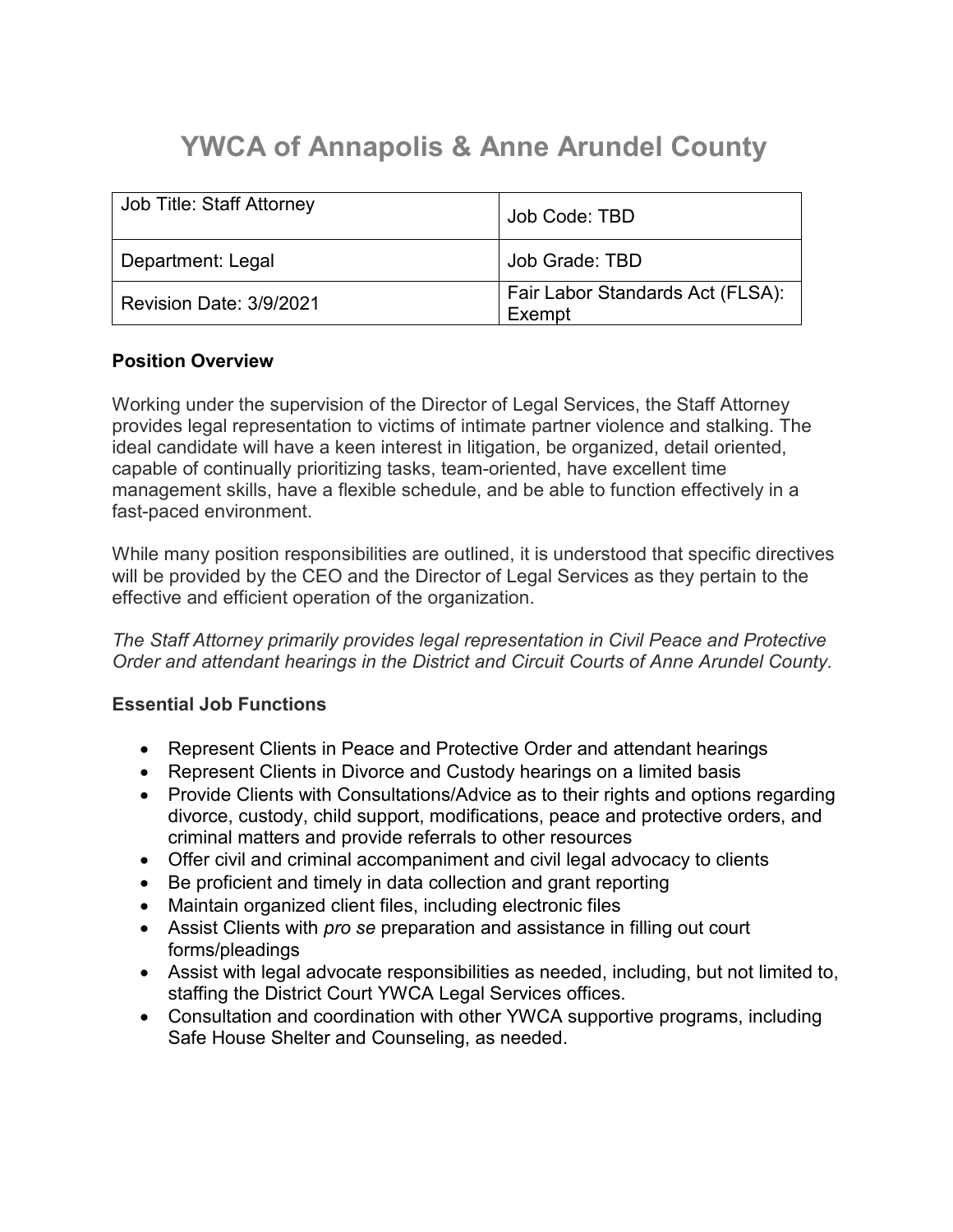# **Non-essential Job Functions**

- Provision of legal information and training for the YWCA and community groups, supervision of a law student, supervision of interns, consultation with YWCA staff to develop a short and long-term safety planning for clients;
- Grant research and writing;
- Attend YWCA staff meetings, as required;
- Participate in YWCA events and activities;
- Maintain knowledge/education through continuing legal education and independent research;
- Perform other duties as deemed necessary by the CEO and the Director of Legal Services.

# **Requirements**

- Juris Doctorate degree from an ABA accredited law school
- Admitted to practice in the State of Maryland and qualifies for a Certificate of Good Standing
- One (1) year of experience involving protective order and peace order law, domestic violence and sexual assault law (civil and criminal), and family law (strongly preferred but not required)
- Current, valid driver's license and insurance and reliable transportation to travel between office and courts
- Experience working with victim/survivors of trauma (strongly preferred but not required)
- Knowledge of the dynamics of intimate partner violence (strongly preferred but not required)
- Excellent oral and written communication skills
- Provide victim/survivors with client-centered and compassionate support
- Passionate about the mission and philosophy of the YWCA of Annapolis and Anne Arundel County
- Ability to work effectively with diverse groups and communities
- Proficient in Microsoft Office (Word, Excel, Outlook, PowerPoint), Google Workspace, Apricot (Social Solutions) and other computer software
- Oral and written fluency in one or more languages in addition to English (strongly preferred but not required)

# **Knowledge and Abilities**

- Excellent verbal and written communication skills;
- Ability to remain calm when others are in crisis;
- Ability to work independently with sound judgment;
- Ability to work with culturally diverse groups of all gender identities;
- Knowledge of the dynamics of domestic violence;
- Ability to keep accurate records;